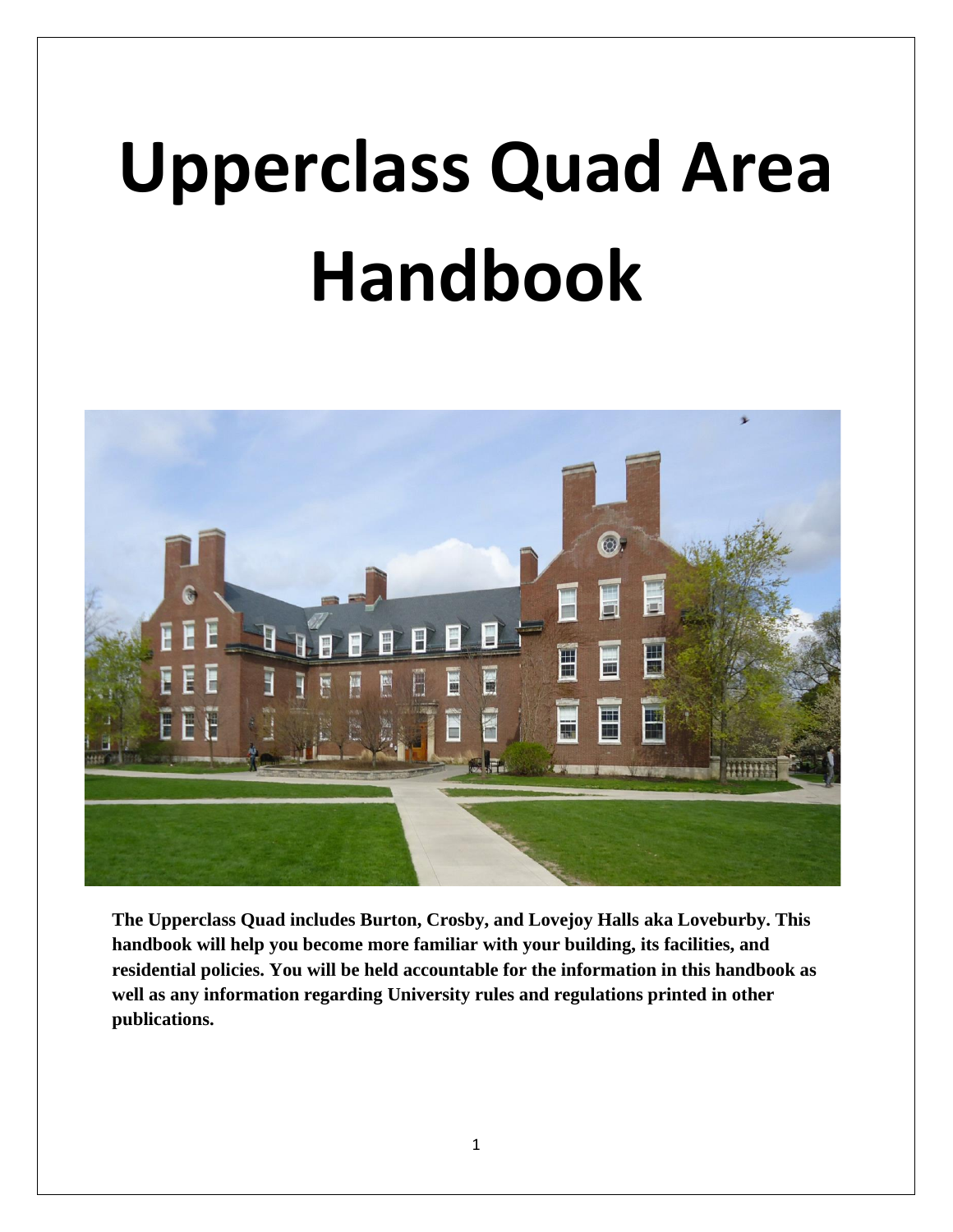## **The Bridge Area Office Phone: 585-276-6839**

**Office Hours: Monday – Friday 8:30am- 5:00pm**

[thebridgeareaoffice@reslife.rochester.edu](mailto:thebridgeareaoffice@reslife.rochester.edu)

**-------------------------------------------------------------------------------------------------------------------**

# **Upperclass Quad Staff**

## **Area Coordinator for the Upperclass Quad:** Ashlan Hudson

#### **Graduate Head Resident for Upperclass Quad:** Anush Mehrabyan

## **Environmental Service Workers & Mechanics:**

#### **Housekeeping**

The Environmental Service Worker (ESW) staff works to keep our residence halls safe, clean, and attractive. John Williams supervises a staff of ESWs who clean your bathrooms, hallways, lounges, and public areas. They do not clean student rooms, and they *are not responsible for cleaning areas that are excessively dirty or have been disrespectfully vandalized.* We encourage you to get to know and appreciate these wonderful, hardworking people.

#### **Maintenance**

The Quad has a number of building mechanics including Ralph Villa and Don VanArsdall. They repair normal wear and tear in each hall. Please note, furniture removal is NOT permitted. For other maintenance requests, there are two ways to process a work order: 1) call (585) 273-4567, or 2) place a work order online at www.facilities.rochester.edu. For bed height changes and detripling furniture request please come to the office as the phone and online work order system does not handle those requests. For any maintenance concerns, please call facilities at 585-273-4567

## **In the Event of a Fire**

Safely evacuate the building when you hear the fire alarm or the smoke detector in your room. If you see smoke: pull the building fire alarm, safely evacuate the building, stand at least 30 feet from the building and then call to notify Public Safety.

#### **Lockouts**

Carry your keys and University ID with you at all times. If you are locked out of your room and your roommate is not around, then you may borrow a loaner key from your Area Office during business hours. The on-duty RA can assist you with a lockout between 8:00pm-2:00am. During any other time, call Public Safety for assistance.

#### **Personal Safety**

Always lock your room and carry your ID card with you. You are responsible for your room access and any activity that occurs within your room. Do not prop any building doors. Propping doors endangers everyone who lives in the building. If needed, a campus escort service is available in the evening by contacting Public Safety. Note the location of the Blue Light Emergency Phones which give you direct access to UR Public Safety. If you are ever the victim or witness of a crime, call Public Safety as soon as it is safe to do so.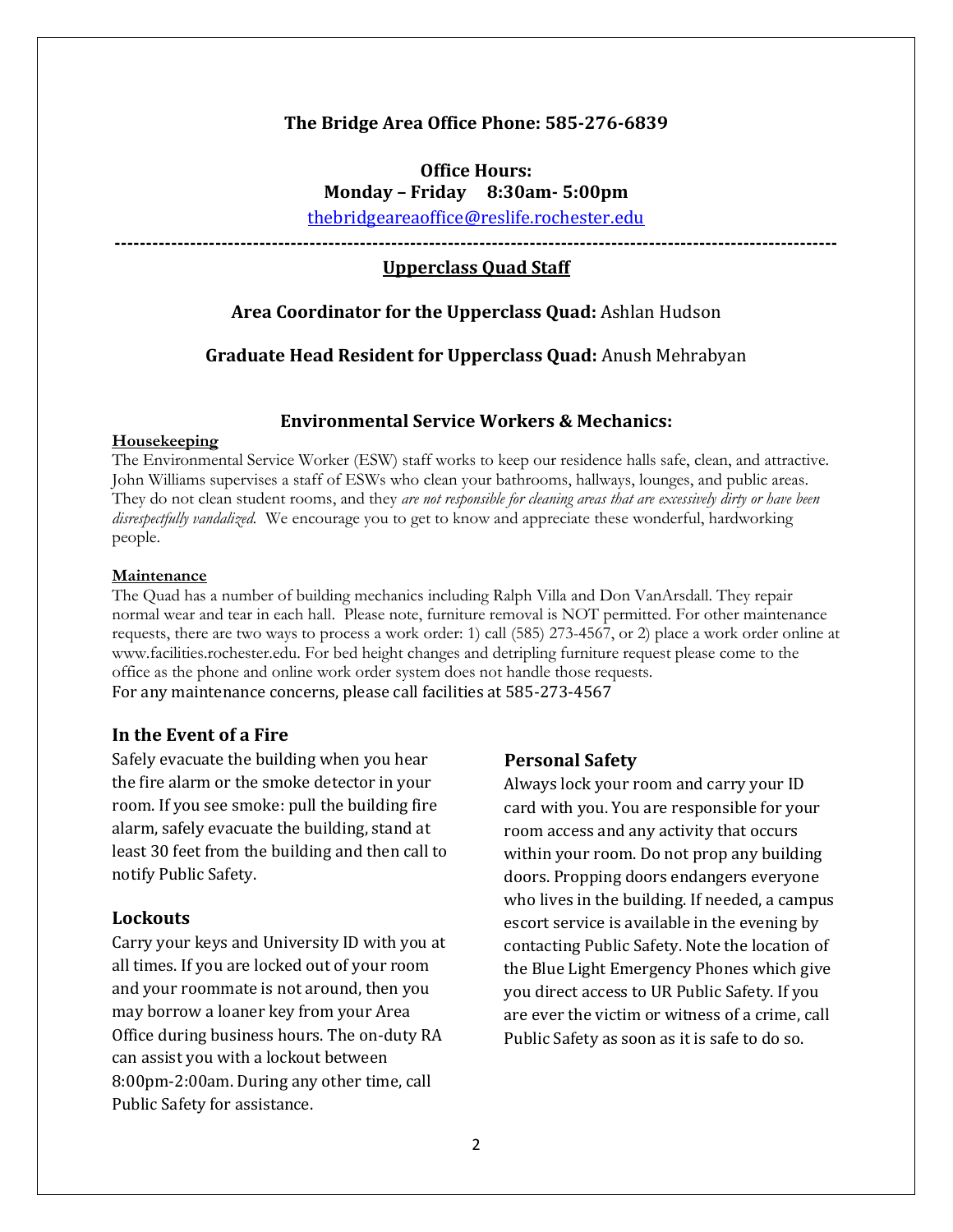## **Student Furnishing**

Do not remove furniture from your room and/or living area. Personal mattresses are not permitted unless approved by the Main Residential Life Office and University Health Services (UHS) which can be reached at (585) 275-2662.

## **Storage**

There is no student storage available. All student possessions must be completely removed from your room at the time of your check-out. Failure to remove items from your room/house upon check-out will result in a financial charge (Abandoned Property) related to removing and disposing of those items.

# **Trash & Recycling**

All residents are responsible for removing their own garbage from their rooms. Efforts should be made to take large amounts of garage to the appropriate outside trash compactor. Residents should also take care to keep hall trash to a normal level. Trash and messes that are above and beyond a reasonable amount can lead to a financial charge of the hall if it requires more work (time and personnel) than normal to clean. Residents are asked to be responsible for their own recyclables.

## **Bike Storage**

Bike racks are available at various locations around the upper class buildings. You are responsible for removing your bike upon check-out at the end of each semester. Bikes left after you have departed for the semester will be considered abandoned property. Locks are cut on abandoned bikes and those bikes are removed from the rack where they were left.

# **Area Council**

The Upperclass Quad Council is a programming and governing group for the Area made up of Leadership Ambassadors. They receive funds that can be used for programming and improving the community and area. Ask the GHR or your RA for details.

## **Laundry**

Laundry facilities are located the 0 floors of Burton and Crosby, and the 1st floor of Lovejoy, where it is free to all residents during the academic year. Please see machines for instructions on usage and call facilities if the machines need to be serviced. Clothing and other items that remain in the laundry room for a time period of over 2 weeks will be removed and taken to the area office.

## **Kitchens**

Kitchens are provided for residents to use and are a community space. There is a stove, full size refrigerator/freezer (Burton & Crosby building lounge only), microwave as well as a sink available for student use. As kitchens are community spaces, please be sure to leave this area neat and clean for others. Due to sanitation concerns, kitchen access can be restricted if the space does not remain clean for all to use.

#### **Lost/Stolen ID Cards**

Lost/Stolen ID cards must be replaced at the Customer Service Center located in Susan B. Anthony Hall.

## **Packages**

The Area Office cannot (and will not) accept personal packages. All packages sent to you on campus must be addressed to your CPU box number. A photo ID is needed to pick up a package from the Todd Union Post Office.